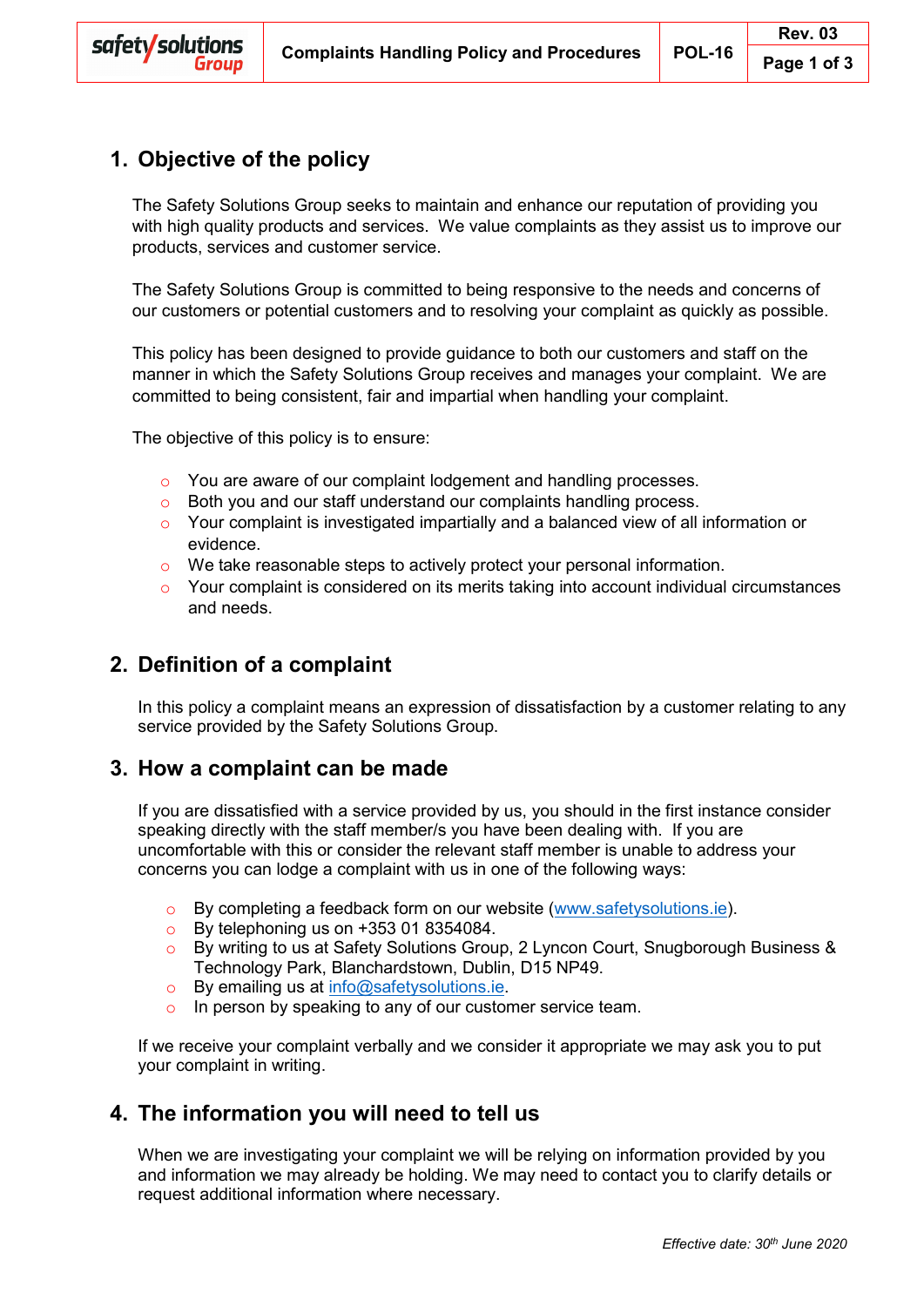To help us investigate your complaint quickly and efficiently we will ask you for the following information:

- $\circ$  Your name and contact details.
- The name of the person you have been dealing with.
- o The nature of the complaint.
- o Details of any steps you have already taken to resolve the complaint.
- $\circ$  Details of conversations you may have had with us that may be relevant to your complaint.
- o Copies of any documentation which supports your complaint.

### **5. Help when making a complaint**

The person receiving or managing your complaint should provide you with any assistance you may need to make your complaint. However, if you consider you need further assistance please contact:

John Roberts, Customer Service Manager, [jroberrts@safetysolutions.ie](mailto:jroberrts@safetysolutions.ie)

# **6. Recording complaints**

When taking a complaint, we will record your name and contact details. We will also record all details of your complaint including the facts and the cause/s of your complaint, the outcome and any actions taken following the investigation or your complaint. We will also record all dates and times relating to actions taken to resolve the complaint and communications between us.

As part of our on-going improvement plan, complaints will be monitored for any identifying trends by management and rectification/remedial action taken to mitigate any identified issues.

If you lodge a complaint we will record your personal information solely for the purposes of addressing your complaint. Your personal details will actively be protected from disclosure, unless you expressly consent to its disclosure.

## **7. Feedback to customers**

The Safety Solutions Group is committed to resolving your issues at the first point of contact, however, this will not be possible in all circumstances, in which case a more formal complaints process will be followed.

We will acknowledge receipt of your complaint within three (3) business days. Once your complaint has been received, we will undertake an initial review of your complaint.

There may be circumstances during the initial review or investigation of your complaint where we may need to clarify certain aspects of your complaint or request additional documentation from you. In such circumstances we will explain the purpose of seeking clarification or additional documentation and provide you with feedback on the status of your complaint at that time.

We are committed to resolving your complaint within 10 business days of you lodging your complaint, however, this may not always be possible on every occasion. Where we have been unable to resolve your complaint within 10 business days, we will inform you of the reason for the delay and specify a date when we will be in a position to finalise your complaint.